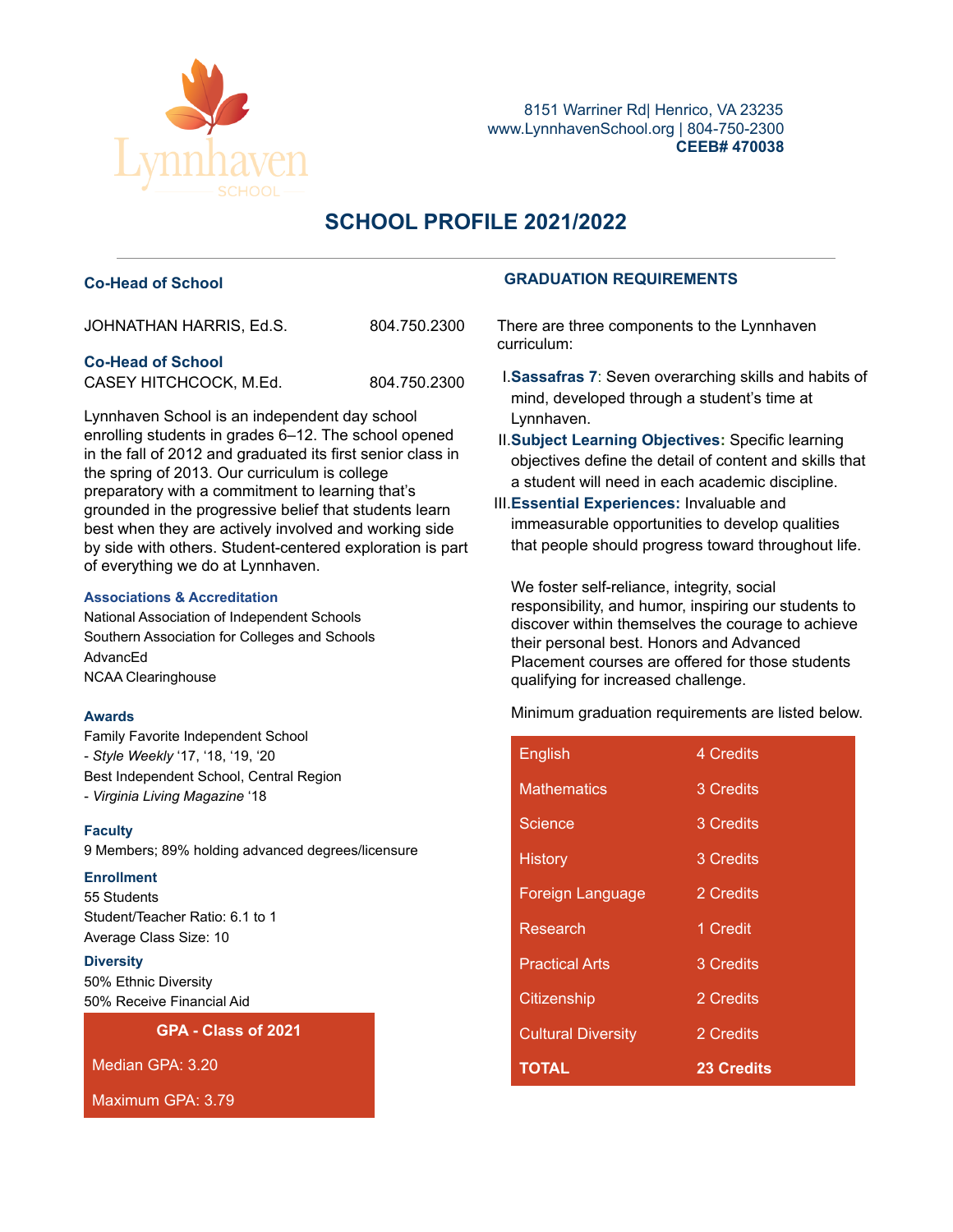

# **Grading Systems**

Report cards are issued every trimester. Exams are given at the end of each trimester. The grading system is as follows:

A grade point average  $(A = 4.00)$  and decile standing are computed at the end of each year. Advanced Placement courses are weighted x1.25 and Honors courses are weighted x1.15 in the computation of the GPA. A weighted GPA is reported.

# **The Latin Honors Ranking (LTR)**

The LTR system establishes three distinct honors levels where students are recognized for their academic performance. The honors distinctions include:

| <b>Summa Cum</b>                             | <b>Magna Cum</b>                             | Cum                                            |  |  |  |
|----------------------------------------------|----------------------------------------------|------------------------------------------------|--|--|--|
| Laude                                        | Laude                                        | Laude                                          |  |  |  |
| <b>With highest</b>                          | (With great                                  | (With                                          |  |  |  |
| honor)                                       | honor)                                       | honor)                                         |  |  |  |
| 4.0 or higher<br>And Member of<br><b>NHS</b> | $3.86 - 3.99$<br>And Member of<br><b>NHS</b> | $3.7 - 3.85$<br>And<br>Member of<br><b>NHS</b> |  |  |  |

| <b>Grading Scale</b> |                       |              |            |  |                 |                       |              |            |  |                 |                       |              |            |
|----------------------|-----------------------|--------------|------------|--|-----------------|-----------------------|--------------|------------|--|-----------------|-----------------------|--------------|------------|
| Letter<br>Grade      | <b>Start</b><br>Score | End<br>Score | <b>GPA</b> |  | Letter<br>Grade | <b>Start</b><br>Score | End<br>Score | <b>GPA</b> |  | Letter<br>Grade | <b>Start</b><br>Score | End<br>Score | <b>GPA</b> |
| $A+$                 | 98                    | 100          | 4.3        |  |                 |                       |              |            |  |                 |                       |              |            |
| A                    | 94                    | 97           | 4.0        |  | $B-$            | 80                    | 83           | 2.7        |  | $D+$            | 67                    | 69           | 1.3        |
| $A-$                 | 90                    | 93           | 3.7        |  | $C+$            | 77                    | 79           | 2.3        |  | D               | 60                    | 66           | 1.0        |
| $B+$                 | 87                    | 89           | 3.3        |  | $\mathsf{C}$    | 74                    | 76           | 2.0        |  | F               | $\bf{0}$              | 59           | 0.0        |
| B                    | 84                    | 86           | 3.0        |  | $C-$            | 70                    | 73           | 1.7        |  | P               | 60                    | 100          | N/A        |

*In addition, each student must complete a 100-hour community service graduation requirement.*

# **Scholastic Achievement of the Class of 2022**

Students enrolled in Honors classes: 100% Students enrolled in AP courses: 40% SAT Mean Total Score: 1010 SAT High Score: 1260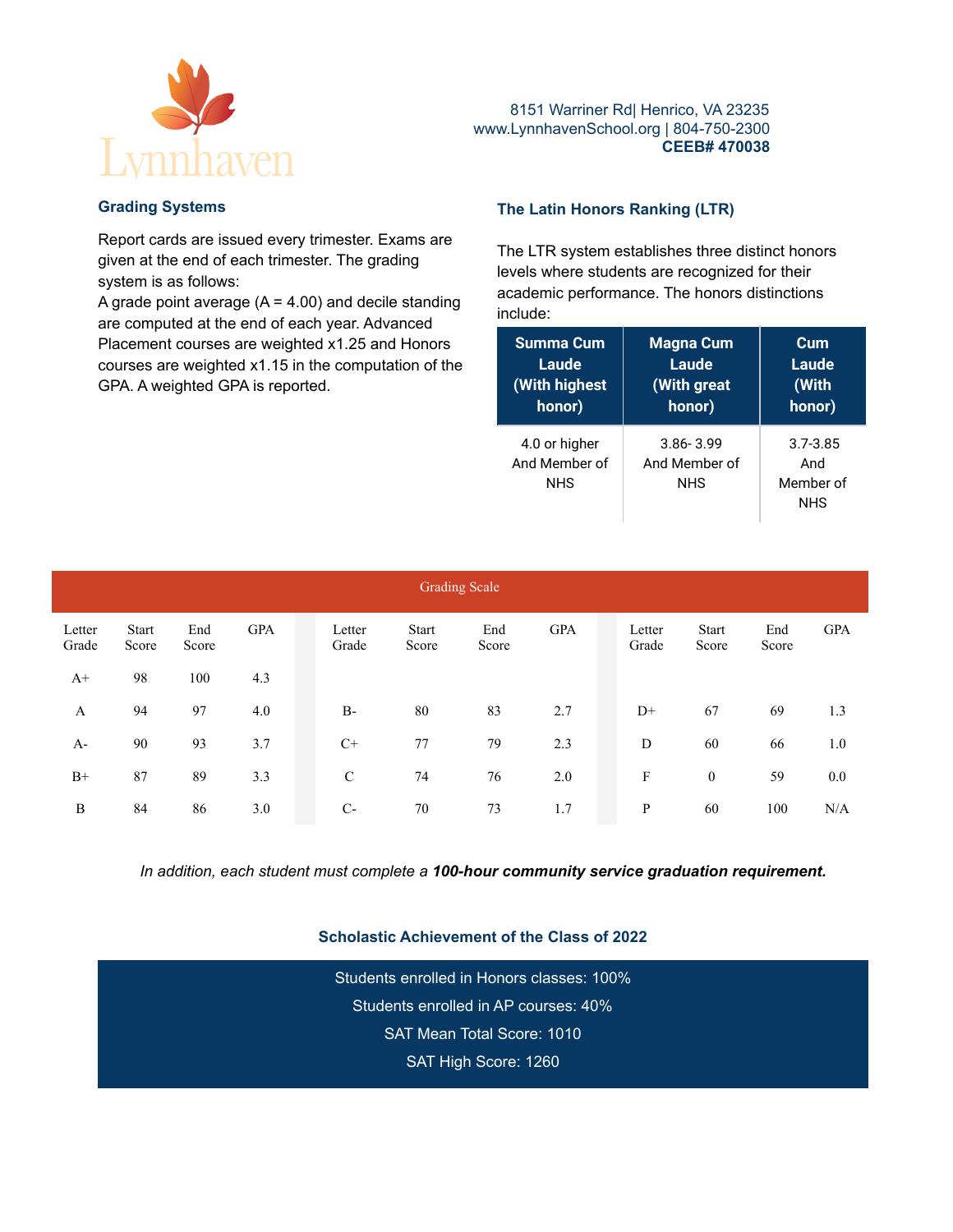

8151 Warriner Rd| Henrico, VA 23235 www.LynnhavenSchool.org | 804-750-2300 **CEEB# 470038**

#### **Course Offering 2021-2022**

#### **English**

Composition American Literature World Literature\* Language & Composition (AP)

#### **Mathematics**

Algebra I Algebra II **Geometry** Pre-Calculus\* Statistics\*

# **Science**

**Origins** The Living World The Environment Solutions\*

#### **History**

The Modern World Authority & Rebellion Reconstruction & Identity

#### **Citizenship**

Personal Finance Government\*

*Honors Courses marked with \**

#### **Cultural Diversity**

Art & Activism African Studies I African Studies II\*

**World Language** Spanish I, II, III\*

#### **Practical Arts**

**Carpentry** Sustainable Living Internship Seminar Driver's Ed

#### **Athletics, Clubs & Organizations**

**Varsity Athletics:**Cross Country, Track & Field, Golf **Clubs:** Archery, Swim, ESports **Organizations:** Student Senate, Student Ambassadors, National Honor's Society

# **Recent College Acceptances**

Appalachian State University Arizona State University Averett University Bridgewater College The College at Brockport - SUNY Christopher Newport University Clark Atlanta University Curry College Eastern Mennonite University Florida State University George Mason University Georgia State University Gettysburg College Guilford College High Point University J. Sargeant Reynolds Community College James Madison University John Tyler Community College Kennesaw State University Lenoir Rhyne University Longwood University Loyola University University of Lynchburg Marshall University Mary Baldwin College University of Mary Washington

Mercyhurst University Missouri State University Morehouse College Morgan State University Nazareth College Old Dominion University Radford University Randolph College Randolph-Macon College Roanoke College Rochester Institute of Technology Savannah College of Art and Design Susquehanna University Sweet Briar College UNC Pembroke UNC Asheville Virginia Commonwealth University Virginia State University Virginia Tech University Virginia Wesleyan College Virginia Union University Warren Wilson College Washington College College of William and Mary